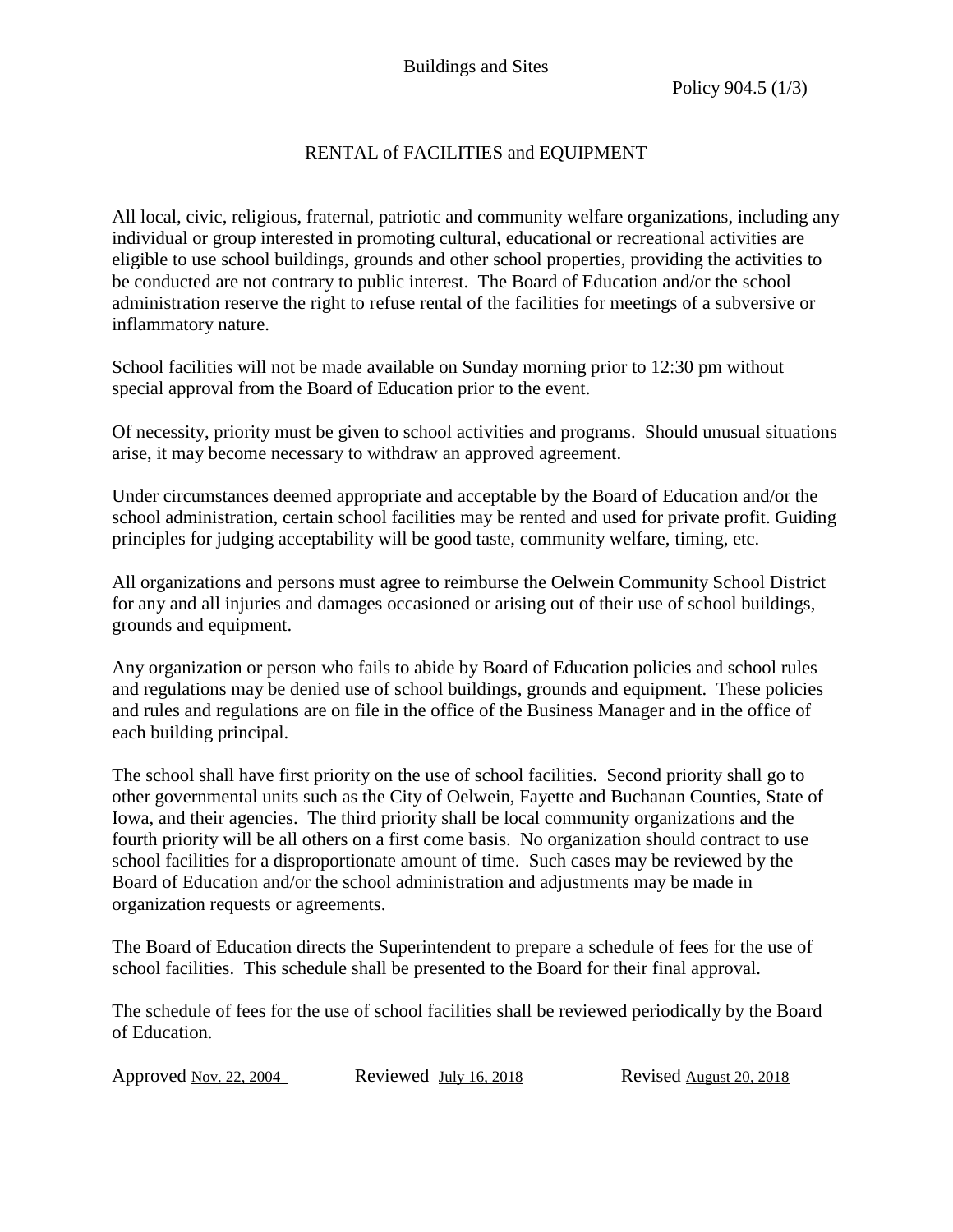### FEE SCHEDULE:

- 1. If custodians are needed, the rate will be time and a half unless the custodian is needed on a contract holiday in which case the rate will be double time.
- 2. If food service personnel are needed before or after regular hours, the rate will be time and a half.
- 3. Classrooms may be used for adult education classes without cost providing the classes are sponsored by college or vocational schools.
- school staff members are members of the professional organization. Custodial fees will be 4. School facilities may be used for professional meetings without cost providing Oelwein charged.
- 5. School facilities will not be made available on Sunday morning prior to 12:30 pm without special approval from the Board of Education prior to the event.
- 6. Equipment fees will be negotiated between the Superintendent and the renter.
- providing the request for facilities and equipment is for an activity that is: 7. No rental fees shall be paid by the Oelwein Recreation Commission, City of Oelwein, Fayette and Buchanan Counties, and the State of Iowa, including the Highway Commission,
	- a. Totally supported by tax money
	- b. Necessary or bonafide for their governmental function
- PTO, Fine Arts Guild, Husky Booster Club, etc.) 8. No rental fee will be charged for activities or programs co-sponsored by the school (e.g.,
- 9. The Superintendent will determine fee schedules for exceptional or unusual circumstances concerning the rental of school facilities.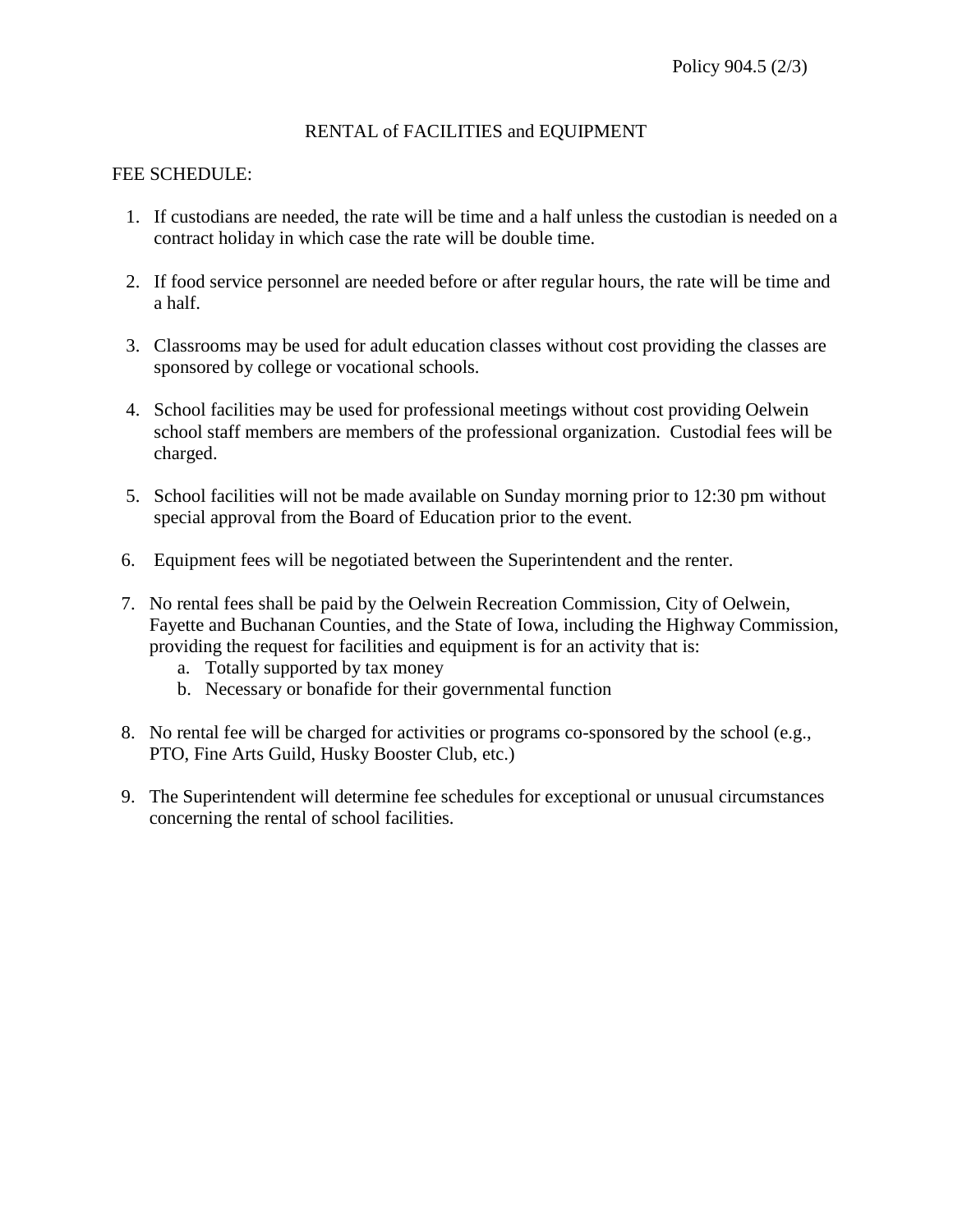Fees Updated 04-24-06

The rates listed on the below are per session. A session is defined as a morning, an afternoon or an evening.

- **Schedule A** is the rate for organizations or individuals interested in promoting cultural, educational, and recreational activities, that are free of charge. Season long practice rental will not exceed \$100 for up to 3 uses per week.
- **Schedule B** is the rate for these organizations or individuals and non-profit organizations, clubs, using the facilities for profit, fundraising, and/or money-making purposes and admission and/or an entry fee is charged.
- Schedule C is the rate for businesses and profit-making organizations. The rates in this schedule do not include costs for personnel.

|                             |            | Rates are Per Session |              |              |
|-----------------------------|------------|-----------------------|--------------|--------------|
|                             |            | $\mathbf{A}$          | $\, {\bf B}$ | $\mathsf{C}$ |
| Gyms (MS & HS)              | K-12 group | \$5                   | \$50         | \$100        |
|                             | All others | \$25                  | \$75         | \$150        |
| Multi-Purpose               | K-12 group | \$5                   | \$25         | \$50         |
|                             | All others | \$25                  | \$75         | \$50         |
| Auditorium                  | K-12 group | \$5                   | \$25         | \$50         |
|                             | All others | \$25                  | \$75         | \$150        |
| Cafeteria and/or Kitchen    | K-12 group | \$5                   | \$50         | \$100        |
|                             | All others | \$25                  | \$75         | \$150        |
| Classrooms                  | K-12 group | \$5                   | \$20         | \$30         |
|                             | All others | \$15                  | \$50         | \$75         |
| Competitive Athletic Fields | K-12 group | \$5                   | \$50         | \$100        |
|                             | All others | \$25                  | \$75         | \$150        |
| Practice Fields and Grounds | K-12 group | \$5                   | \$20         | \$30         |
|                             | All others | \$15                  | \$50         | \$75         |

 *The above rates do not include cost of school employees if they are required. (e.g. custodians, cooks, school personnel for supervision). \*These fees will be determined on an individual basis.*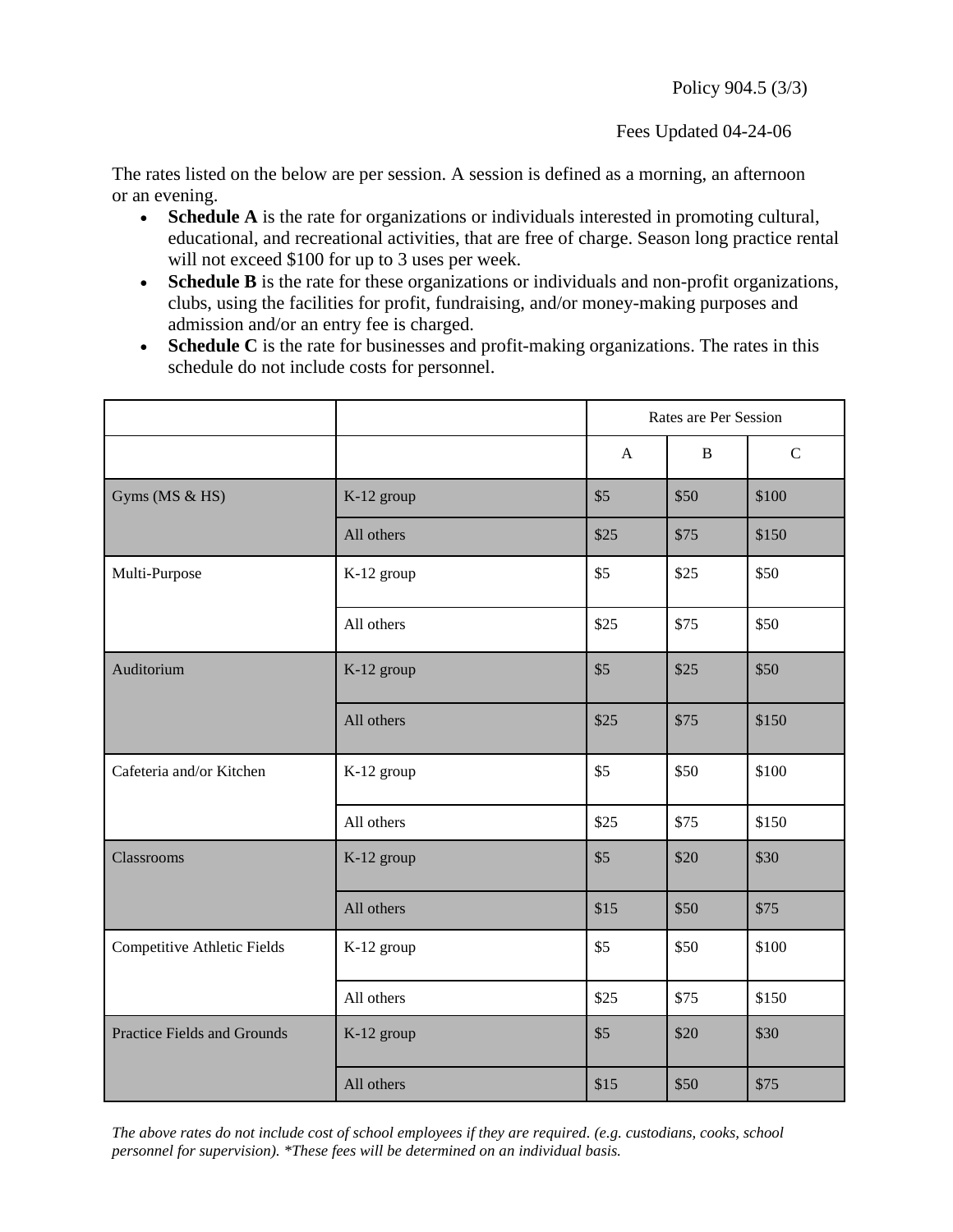#### I. Application Procedure

 The application for the use of school buildings, grounds, and equipment shall be obtained and made through the office of the Activities Director. Payment in full, proof of insurance, and special circumstance shall all be made to the Superintendent. The application should be made at least one week in advance and organizations shall give the school forty-eight hours' notice in case of cancellation.

Before school buildings, grounds and equipment may be used, the organization representative or individual person will be required to sign an agreement, make payment, and provide proof of insurance. Copies of the agreement will be given to the organization representative, the building principal and the building custodian.

The availability of the space or equipment to be used shall first be approved by the building principal.

- II. Specific Rules and Regulations
	- available and activities should be confined to the stated area. 1. School buildings and grounds will be available during the time listed on the contract only. Likewise, only those buildings and grounds listed on the contract will be
	- admission charge will be made. 2. A school custodian will be required to be present at activities for which an
	- 3. Should any equipment or facilities be damaged, a written report shall be made to the principal by the organization representative and/or the custodian by the second business day.
	- 4. Organizations or individuals sponsoring activities involving the public shall be agreement will be signed. The Board of Education liability insurance covers only required to furnish an insurance certificate naming the Oelwein Community School District as an additional insured in the amount of \$1 million. The insurance certificate must be submitted to and approved by the Business Manager before the the Board.
	- 5. No alcoholic liquors or beverages may be brought to or consumed in the buildings or on the grounds.
	- 6. Smoking or tobacco use will not be permitted in the building or on the grounds.
	- 7. Payment for the use of facilities and equipment shall be made as specified by the Superintendent or promptly by the applicant following the billing by the business office.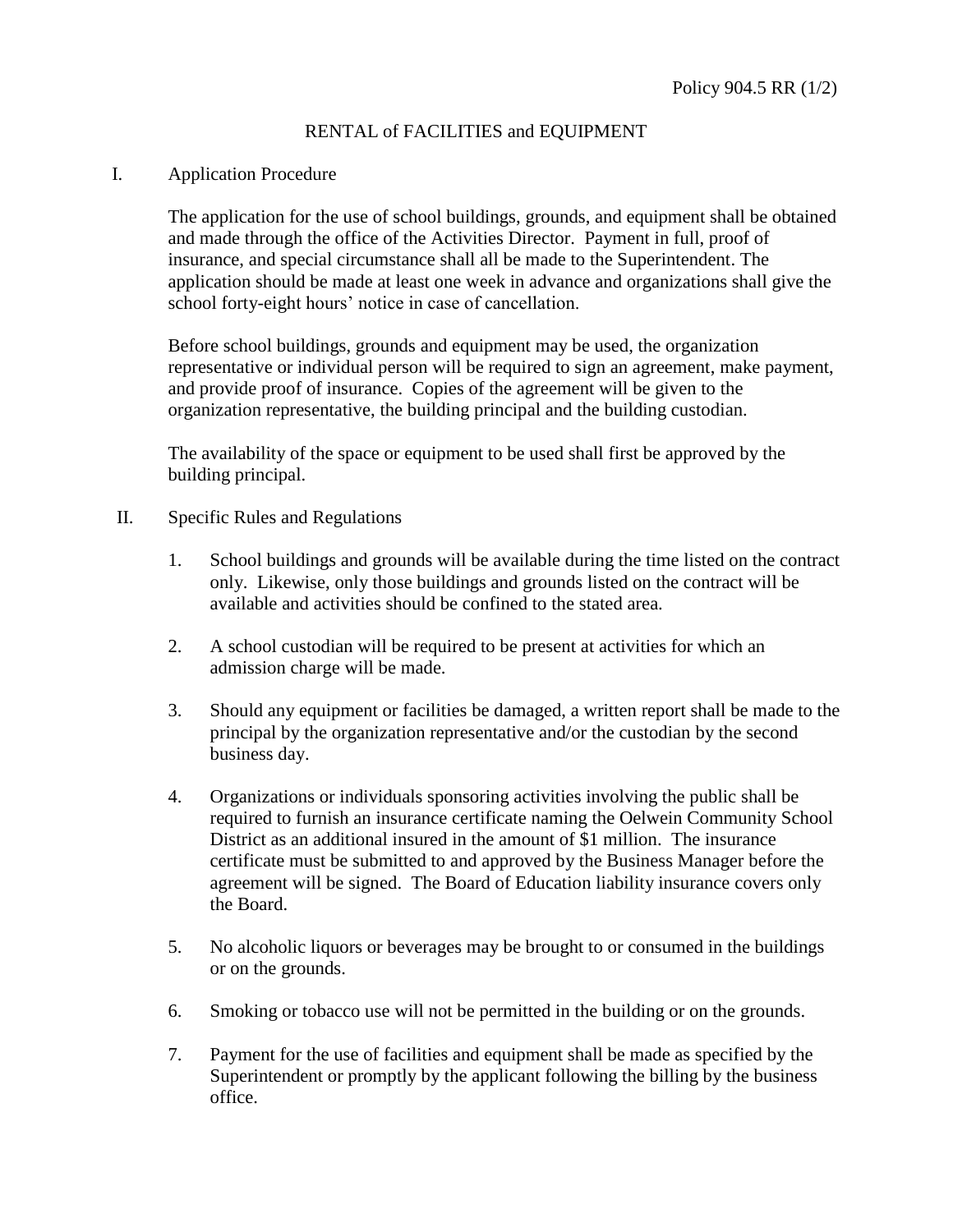- 8. All groups using school facilities must have responsible adult supervision. No group shall be admitted to a building unless accompanied by or preceded by an adult supervisor. The adult supervisor must remain in the building until the last member of the group has gone. Should the supervisor(s) leave early, the custodian shall send the group out of the building.
- 9. The kitchen equipment shall not be used for any food type activity that places the business people have adequate facilities to provide such. If kitchen equipment is to be used, a food service staff person shall be present and will be reimbursed for his/her time. school in definite competition with our local business people, providing the
- 10. Public dances will not be allowed. Service club organizations may sponsor student activities and dances with proper supervision and at least one police officer at dances for Senior High students.
- 11. All equipment used is to be returned to the proper storage. Only leaders shall be in equipment rooms or offices.
- 12. Nothing shall be sold, given away, exhibited or displayed without advanced permission from the Superintendent or the building principal.